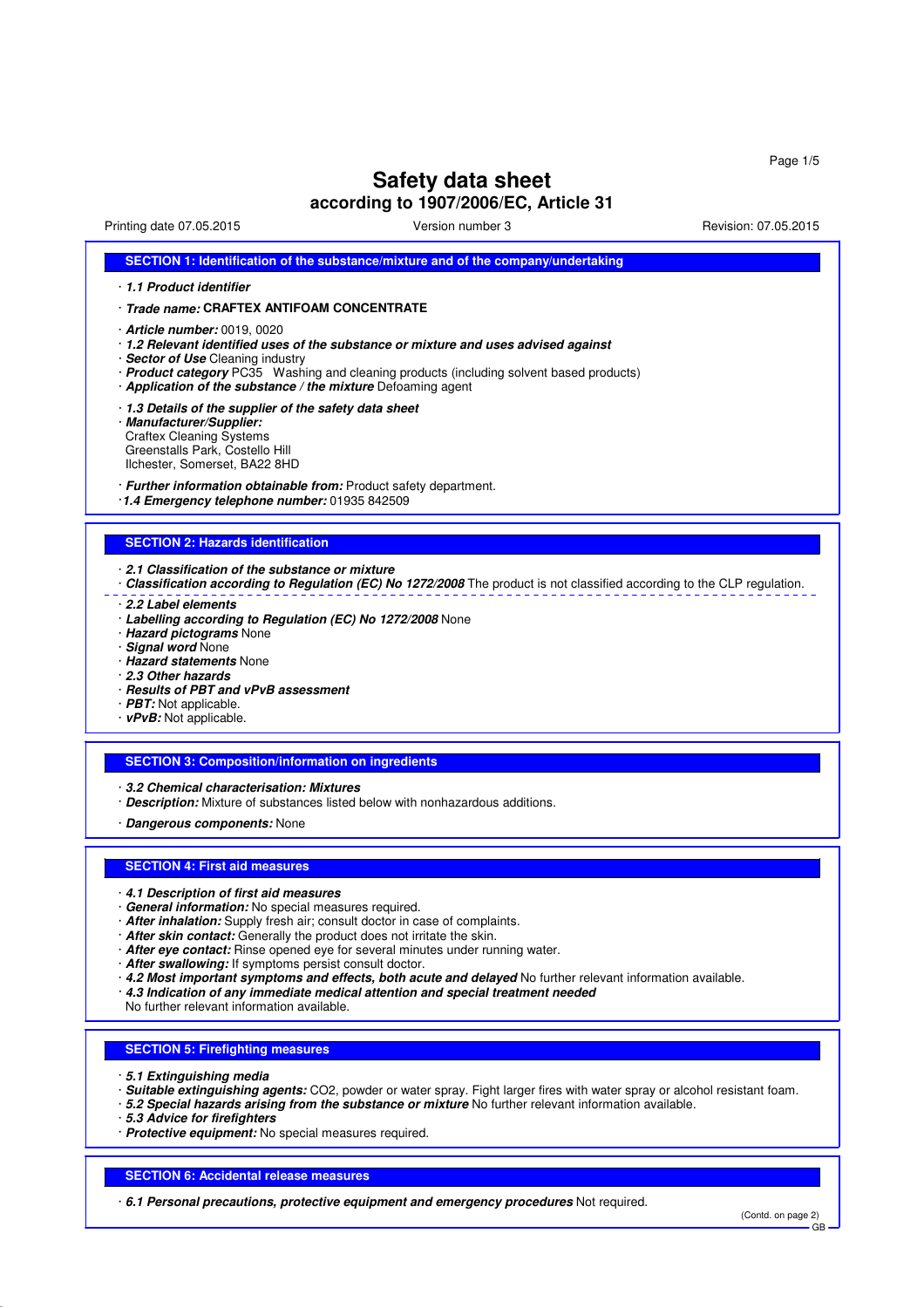Printing date 07.05.2015 **Principal and COVID-100** Version number 3 Revision: 07.05.2015

(Contd. of page 1)

## **Trade name: CRAFTEX ANTIFOAM CONCENTRATE**

· **6.2 Environmental precautions:**

Dilute with plenty of water.

Do not allow to enter sewers/ surface or ground water.

· **6.3 Methods and material for containment and cleaning up:**

Absorb with liquid-binding material (sand, diatomite, acid binders, universal binders, sawdust).

## · **6.4 Reference to other sections**

No dangerous substances are released.

See Section 7 for information on safe handling.

See Section 8 for information on personal protection equipment.

See Section 13 for disposal information.

## **SECTION 7: Handling and storage**

· **7.1 Precautions for safe handling** No special measures required. · **Information about fire - and explosion protection:** No special measures required.

· **7.2 Conditions for safe storage, including any incompatibilities**

· **Storage:**

· **Requirements to be met by storerooms and receptacles:** No special requirements.

- · **Information about storage in one common storage facility:** Not required.
- · **Further information about storage conditions:** None.
- · **7.3 Specific end use(s)** No further relevant information available.

#### **SECTION 8: Exposure controls/personal protection**

· **Additional information about design of technical facilities:** No further data; see item 7.

- · **8.1 Control parameters**
- · **Ingredients with limit values that require monitoring at the workplace:**

The product does not contain any relevant quantities of materials with critical values that have to be monitored at the workplace.

· **Additional information:** The lists valid during the making were used as basis.

· **8.2 Exposure controls**

### · **Personal protective equipment:**

- · **General protective and hygienic measures:**
- The usual precautionary measures are to be adhered to when handling chemicals.
- · **Respiratory protection:** Not required.
- · **Protection of hands:**

The glove material has to be impermeable and resistant to the product/ the substance/ the preparation.

Due to missing tests no recommendation to the glove material can be given for the product/ the preparation/ the chemical mixture.

Selection of the glove material on consideration of the penetration times, rates of diffusion and the degradation · **Material of gloves**

The selection of the suitable gloves does not only depend on the material, but also on further marks of quality and varies from manufacturer to manufacturer. As the product is a preparation of several substances, the resistance of the glove material can not be calculated in advance and has therefore to be checked prior to the application.

· **Penetration time of glove material**

The exact break through time has to be found out by the manufacturer of the protective gloves and has to be observed.

· **Eye protection:** Goggles recommended.

| · General Information | $\cdot$ 9.1 Information on basic physical and chemical properties |  |
|-----------------------|-------------------------------------------------------------------|--|
| · Appearance:         |                                                                   |  |
| Form:                 | Emulsion                                                          |  |
| Colour:               | White                                                             |  |
| · Odour:              | Mild                                                              |  |
| Odour threshold:      | Not determined.                                                   |  |
| · pH-value at 20 ℃:   |                                                                   |  |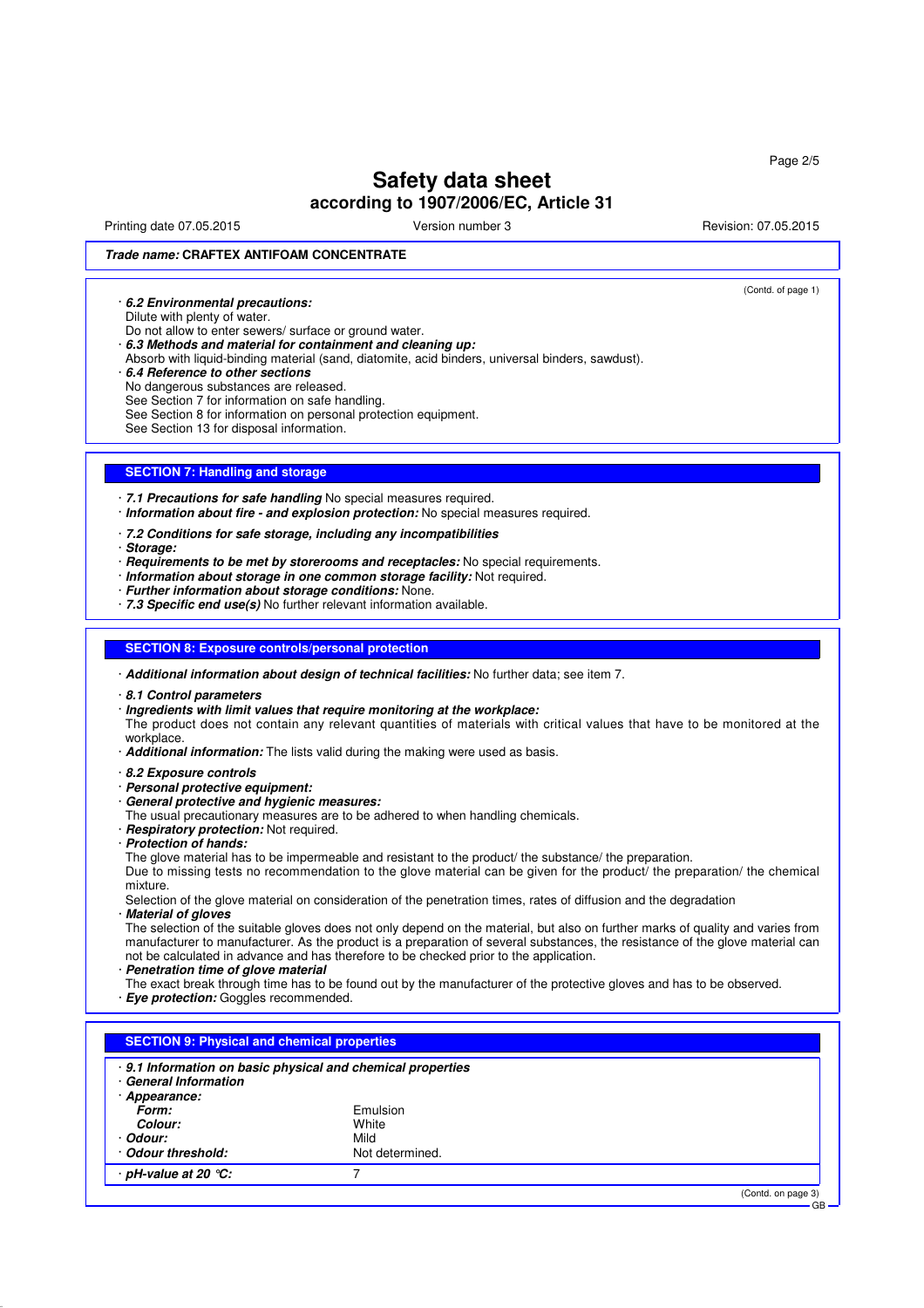Printing date 07.05.2015 Version number 3 Revision: 07.05.2015

## **Trade name: CRAFTEX ANTIFOAM CONCENTRATE**

|                                                                                              | (Contd. of page 2)                                                                 |
|----------------------------------------------------------------------------------------------|------------------------------------------------------------------------------------|
| Change in condition<br>Melting point/Melting range:<br><b>Boiling point/Boiling range:</b>   | Undetermined.<br>101 $\degree$ C                                                   |
| · Flash point:                                                                               | Not applicable.                                                                    |
| · Flammability (solid, gaseous):                                                             | Not applicable.                                                                    |
| Ignition temperature:                                                                        |                                                                                    |
| Decomposition temperature:                                                                   | Not determined.                                                                    |
| Self-igniting:                                                                               | Product is not selfigniting.                                                       |
| Danger of explosion:                                                                         | Product does not present an explosion hazard.                                      |
| <b>Explosion limits:</b><br>Lower:<br>Upper:                                                 | Not determined.<br>Not determined.                                                 |
| Vapour pressure:                                                                             | Not determined.                                                                    |
| Density at 20 $°C$ :<br><b>Relative density</b><br>Vapour density<br><b>Evaporation rate</b> | $0.995$ g/cm <sup>3</sup><br>Not determined.<br>Not determined.<br>Not determined. |
| Solubility in / Miscibility with<br>water:                                                   | Fully miscible.                                                                    |
| · Partition coefficient (n-octanol/water): Not determined.                                   |                                                                                    |
| <b>Viscosity:</b><br>Dynamic:<br>Kinematic:                                                  | Not determined.<br>Not determined.                                                 |
| Solvent content:<br>Organic solvents:<br>9.2 Other information                               | 0.0%<br>No further relevant information available.                                 |

## **SECTION 10: Stability and reactivity**

· **10.1 Reactivity**

- · **10.2 Chemical stability**
- · **Thermal decomposition / conditions to be avoided:** No decomposition if used according to specifications.
- · **10.3 Possibility of hazardous reactions** No dangerous reactions known.
- · **10.4 Conditions to avoid** No further relevant information available.
- · **10.5 Incompatible materials:** No further relevant information available.
- · **10.6 Hazardous decomposition products:** No dangerous decomposition products known.

### **SECTION 11: Toxicological information**

- · **11.1 Information on toxicological effects**
- · **Acute toxicity:**
- · **Primary irritant effect:**
- · **on the skin:** No irritant effect.
- · **on the eye:** No irritating effect.
- · **Sensitisation:** No sensitising effects known.
- · **Additional toxicological information:**

The product is not subject to classification according to the calculation method of the General EU Classification Guidelines for Preparations as issued in the latest version.

When used and handled according to specifications, the product does not have any harmful effects to our experience and the information provided to us. GB

(Contd. on page 4)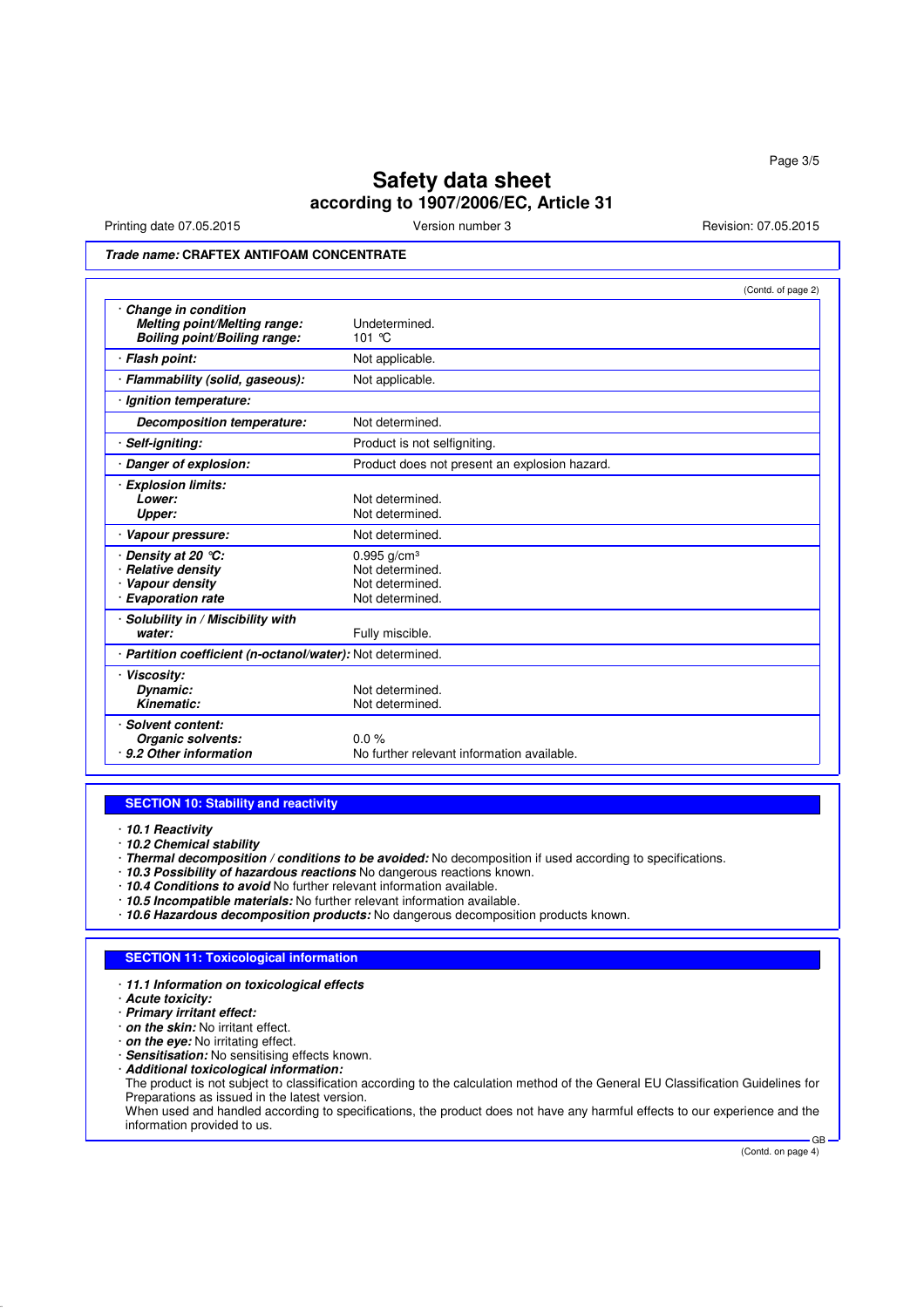Printing date 07.05.2015 **Principal and COVID-100** Version number 3 Revision: 07.05.2015

(Contd. of page 3)

**Trade name: CRAFTEX ANTIFOAM CONCENTRATE**

## **SECTION 12: Ecological information**

- · **12.1 Toxicity**
- · **Aquatic toxicity:** No further relevant information available.
- · **12.2 Persistence and degradability** No further relevant information available.
- · **12.3 Bioaccumulative potential** No further relevant information available.
- · **12.4 Mobility in soil** No further relevant information available.
- · **Additional ecological information:**
- · **General notes:**
- Water hazard class 1 (German Regulation) (Self-assessment): slightly hazardous for water

Do not allow undiluted product or large quantities of it to reach ground water, water course or sewage system.

- · **12.5 Results of PBT and vPvB assessment**
- · **PBT:** Not applicable.
- · **vPvB:** Not applicable.

· **12.6 Other adverse effects** No further relevant information available.

## **SECTION 13: Disposal considerations**

- · **13.1 Waste treatment methods**
- · **Recommendation** Smaller quantities can be disposed of with household waste.
- · **Uncleaned packaging:**
- · **Recommendation:** Disposal must be made according to official regulations.
- · **Recommended cleansing agents:** Water, if necessary together with cleansing agents.

| <b>SECTION 14: Transport information</b>                                        |                 |
|---------------------------------------------------------------------------------|-----------------|
| 14.1 UN-Number<br>· ADR, ADN, IMDG, IATA                                        | None            |
| 14.2 UN proper shipping name<br>· ADR, ADN, IMDG, IATA                          | None            |
| 14.3 Transport hazard class(es)                                                 |                 |
| · ADR, ADN, IMDG, IATA<br>· Class                                               | None            |
| 14.4 Packing group<br>· ADR, IMDG, IATA                                         | None            |
| 14.5 Environmental hazards:<br>· Marine pollutant:                              | No              |
| 14.6 Special precautions for user                                               | Not applicable. |
| 14.7 Transport in bulk according to Annex II of<br>MARPOL73/78 and the IBC Code | Not applicable. |
| · UN "Model Regulation":                                                        |                 |

## **SECTION 15: Regulatory information**

- · **15.1 Safety, health and environmental regulations/legislation specific for the substance or mixture** No further relevant information available.
- · **15.2 Chemical safety assessment:** A Chemical Safety Assessment has not been carried out.

#### **SECTION 16: Other information**

This information is based on our present knowledge. However, this shall not constitute a guarantee for any specific product features and shall not establish a legally valid contractual relationship.

· **Department issuing MSDS:** Product safety department.

· **Abbreviations and acronyms:**

ADR: Accord européen sur le transport des marchandises dangereuses par Route (European Agreement concerning the International Carriage of Dangerous Goods by Road) (Contd. on page 5)